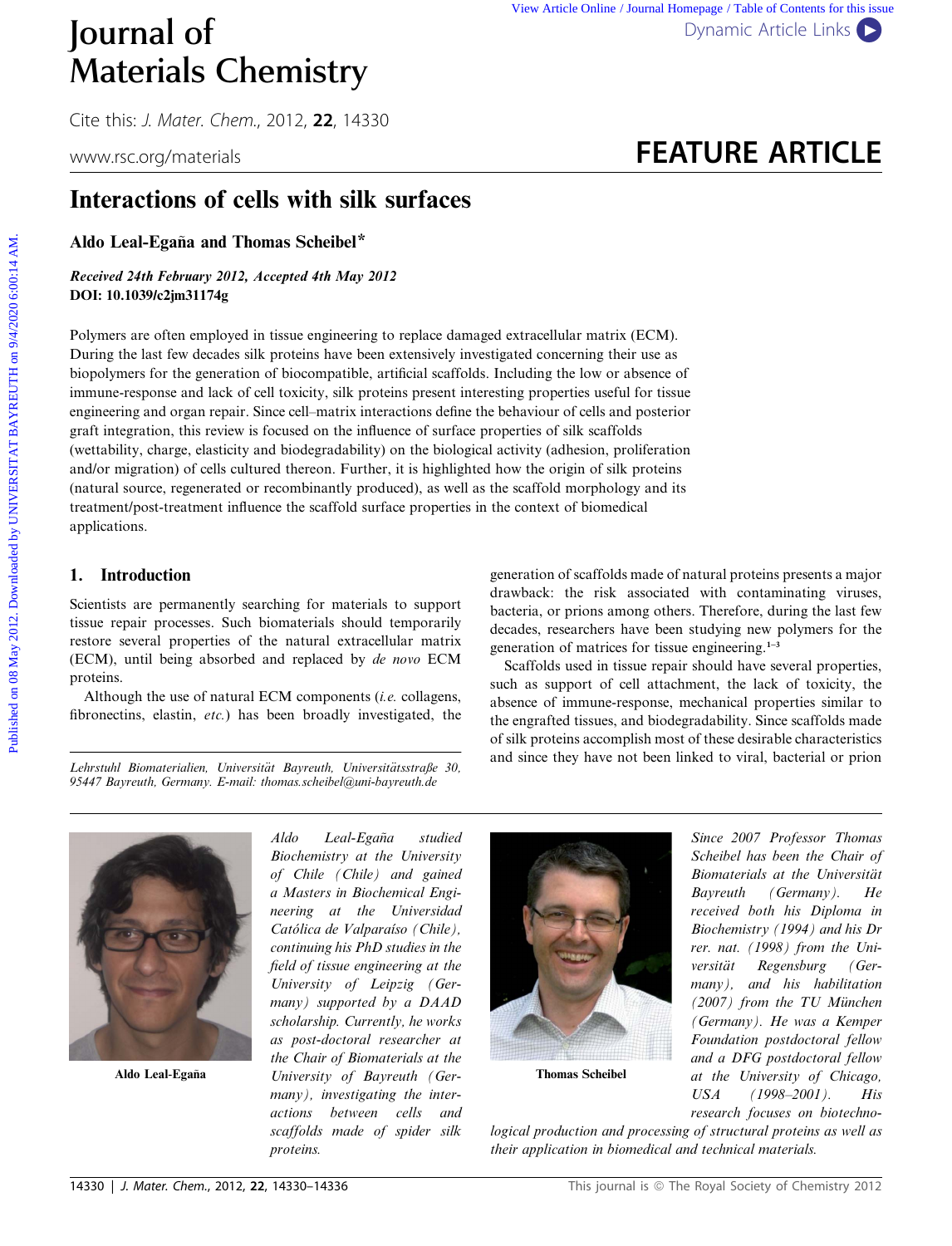contaminants, silk proteins are envisioned for applications in wound healing and tissue repair.<sup>4</sup>

Graft integration is strictly dependent on good cell–material interactions. Therefore, we summarize the most important surface properties of silk scaffolds (presence of cell adhesion motifs, wettability, charge, elasticity) and report their influence on cell adhesion, proliferation and migration, as well as their biodegradation and a body's immune-response.

#### 2. Silk sources for biomedical applications

Silk proteins are produced by most arthropods. Although the best-known examples are the silks of silkworms (i.e. Bombyx mori) and spiders (i.e. female orb-weaving spiders, such as Araneus diadematus or Nephila clavipes among others), there are reports on silks of other arthropods, such as ants (i.e. Oecophylla smaragdina),<sup>5</sup> lacewings (*i.e. Mallada signata*),<sup>6</sup> Caddisflies,<sup>7</sup> or honeybees.<sup>8</sup>

Historically, Greeks and Romans used natural spider webs for covering wounds, and during the last few centuries degummed Bombyx mori fibroin was extensively utilized as a suture material.<sup>9</sup> Nowadays, potential applications of natural silk fibres are under extensive investigation in a wide spectrum of biomedical applications, including chirurgical materials  $(i.e.$  sutures),<sup>10</sup> or the use of simple fibrous silk scaffolds in tissue engineering.<sup>11,12</sup>

Silk can be used "as-is", taken directly from the animals. Further, silk proteins can be chemically "regenerated" (*i.e.* isolated from denatured/dissolved natural silk fibers), allowing preparation of scaffolds with non-fibrous morphologies such as films,<sup>13,14</sup> non-woven meshes,<sup>15,16</sup> sponges<sup>17,18</sup> and hydrogels,<sup>19,20</sup> expanding the potential applications of silks in tissue engineering by allowing the generation of complex matrices for 2D and 3D cell culture.

Alternatively, recombinant silk proteins can be employed, $21-24$ which is advantageous, since the silk primary structure can be simply modified to improve biocompatibility (*i.e.* by functionalizing silk proteins with RGD domains), $25$  or to introduce new properties, i.e. by the generation of hybrids with ECM proteins, such as elastin,<sup>26,27</sup> tropoelastin,<sup>28</sup> collagen and fibroelastin-like proteins<sup>29</sup> among others. In Table 1 an overview over employed natural, regenerated and recombinant silk proteins is given.

#### 3. Silk in tissue engineering approaches

Adhesion plays a major role for a cell's metabolic activation, as well as for diminishing potential risks associated with unwanted biological responses (*i.e.* apoptosis or activation of oncogenes).<sup>30</sup>

Cell adhesion is a complex phenomenon, which includes cell– cell (cell–cell junctions, occluding junctions, channel-forming junctions, and signal-relaying junctions), and cell–matrix interactions (cell–matrix junctions)<sup>31</sup> all of which should be supported by a biomaterial used in tissue engineering.

Cell–matrix anchorage is mediated by transmembrane proteins ( $\alpha$  and  $\beta$  integrins), which interact with specific amino acidic sequences (adhesion domains) present in most ECM proteins (i.e. fibronectin, collagen, elastin, etc.), yielding so-called focal adhesions.<sup>32</sup> Since  $\beta$ -integrin subunits link proteins of the ECM with actin filaments from the cytoskeleton *focal adhesions* ECM with actin filaments from the cytoskeleton, focal adhesions allow the direct intracellular sensing of distinct microenvironmental properties, such as the elasticity of the matrix.32–34

In the case of cell–biomaterial interactions, three issues are important: (i) presence of specific motifs for cell–material anchorage, where specific domains for cell attachment present on the biomaterial surface are recognized by cellular integrins generating focal adhesions between a cell and the material surface (Fig. 1);<sup>35</sup> (ii) unspecific interactions between cells and the material, through ECM proteins adsorbed to the scaffold surface mediated by its physicochemical properties (i.e. charge, wettability) (Fig. 2);<sup>36</sup> (iii) morphological interactions between cells and the surface, where cell anchorage is mediated by the biomaterial's topography (Fig. 2).37,38

#### 4. Cell attachment to silk surfaces

Weak cell attachment to silk scaffolds has been reported in the past, such as for the osteoblast-like cell line Saos-2 which showed 50% less attachment to films made of B. mori silk fibroin than to treated cell culture plates,<sup>39</sup> or as for BALB/3T3 fibroblast attachment to films and hydrogels made of the recombinant spider silk protein eADF4(C16) in comparison to cell adhesion observed on treated cell culture plates (approximately 60% and 90% less adhesion, respectively).<sup>37</sup> Detachment forces of human umbilical vein endothelial cells (HUVEC) cultured on B. mori silk fibroin films are approximately 35% lower than on cell culture plates.<sup>40</sup> Moreover, cDNA microarray studies showed that MG63 cells (osteoblastogenic lineage) up-regulated the production of ECM proteins in relation to cell adhesion (collagen type-I production and fibronectin), when they were cultured in the presence of silk fibroin surfaces  $(B. mori)^{41}$ Similar results have been obtained by our group culturing BALB/ 3T3 fibroblasts on films made of eADF4(C16).<sup>37</sup> There, collagen type-I is up-regulated by approximately 80% compared to type-I collagen production of cells cultured on treated cell culture plates, suggesting that collagen and/or fibronectins are likely required to mediate the cell–surface anchorage in order to allow the survival of cells cultured on silk films. We have a contentrimate, silk proteins are envisioned for applications in allow the direct intractional ventity of the simulation terms of the case of call binaries of the direct one interaction of the simulation of the m

> Cells cultured on silk films and hydrogels typically maintain their spherical shape and generate micro-aggregates, since cell– cell anchorage is stronger than cell–matrix interactions.<sup>37</sup> These cell-spheroids are very weakly bound to silk surfaces, and, therefore, can be easily released upon low mechanical forces.<sup>37</sup> The weak cell attachment to silk scaffolds is based on the lack of specific domains for cell adhesion in most silk proteins (such as the typical adhesion motif GEFYFDLRLKGDK found in Collagen IV, YIGSR in laminin, and PHSRN and RGD in fibronectin, as well as specific glycosylation patterns).<sup>42</sup> However, natural silk fibroin from Antheraea mylitta contains the aminoacid sequence RGD. Scaffolds made of this silk protein show much better cell adhesion than other silk scaffolds, being similar in adhesion and proliferation to films made of fibronectin, mostly attributed to the presence of this RGD-sequence in the silk primary structure.<sup>43</sup>

> In order to improve silk scaffolds concerning cell attachment, blends of silk and ECM proteins or the functionalization of silk proteins with the tri-peptide RGD or other adhesion domains have been employed.<sup>25,39,44-46</sup>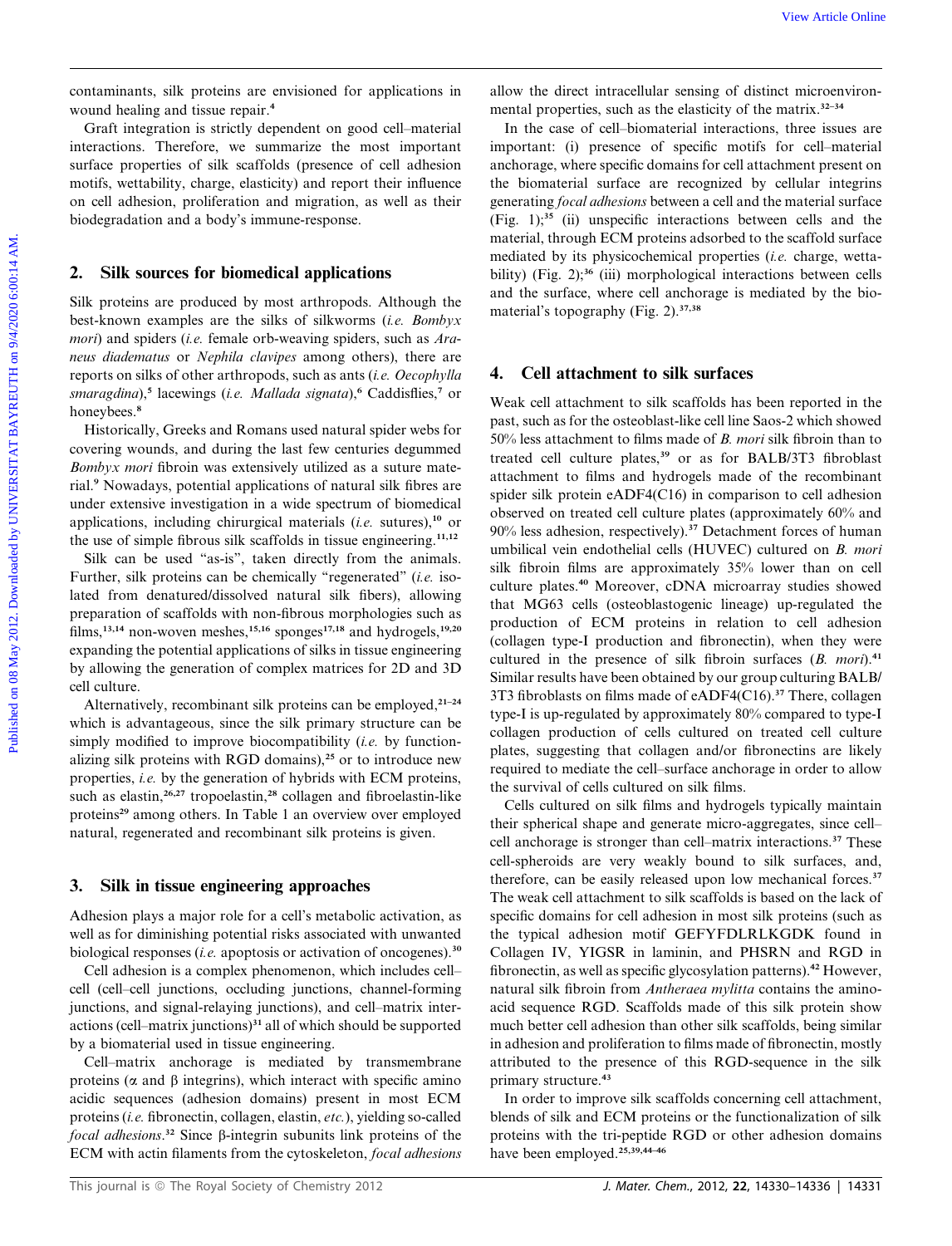Table 1 Most commonly used silk types in *in vitro* cell culture and *in vivo* tissue repair

| Silk type and source                                                                                           | Recombinant<br>protein | Repetitive sequence                                                                  | Relevant characteristics for<br>tissue repair                                                      | Reference    |
|----------------------------------------------------------------------------------------------------------------|------------------------|--------------------------------------------------------------------------------------|----------------------------------------------------------------------------------------------------|--------------|
| Fibroin, Bombyx mori                                                                                           | No                     | <b>GAGAGS</b>                                                                        | Tested in vitro and in vivo. No<br>toxicity detected. Low/no<br>immune-response                    | $\mathbf{1}$ |
| Fibroin, Antheraea mylitta                                                                                     | No.                    | GA sequences and Poly A<br>blocks                                                    | Contains RGD sequences.                                                                            | 43           |
| Spidroin, Nephila clavipes and<br>Nephila spp.                                                                 | No                     | GA sequences and Poly A<br>blocks                                                    | Tested in vitro and in vivo. No<br>toxicity detected.                                              | 52           |
| eADF4(C16) (from Araneus<br>diadematus)                                                                        | Yes                    | GGX sequences and Poly A<br>blocks                                                   | Tested in vitro. No toxicity<br>detected.                                                          | 37           |
| 4RepCT (from Euprosthenops<br><i>australis</i> )                                                               | Yes                    | Poly A blocks                                                                        | Tested in vitro. No toxicity<br>detected. Good cell adhesion<br>and proliferation.                 | 21           |
| AmelF3 (from honeybee)                                                                                         | Yes                    | GA sequences and Poly A<br>blocks                                                    | Tested in vitro. No toxicity<br>detected.                                                          | 8            |
| Silk-elastin like protein<br>$(SELP-47K)$                                                                      | Yes                    | GAGAGS sequences from<br>silk fibroin and GVGVP from<br>elastin                      | Tested in vitro. No toxicity<br>detected.                                                          | 27           |
| Genetically engineered spider<br>silk block copolymers (from<br>Nephila clavipes)                              | Yes                    | GAGAAAAAGGAG and<br>GGX blocks                                                       | Tested in vitro. No toxicity<br>detected.                                                          | 88           |
| Genetically engineered spider<br>silk block copolymers (from<br>Nephila clavipes) modified<br>with RGD domains | Yes                    | GAGAAAAAGGAG and<br><b>GGX</b> blocks                                                | Contain RGD sequences.                                                                             | 25           |
| Genetically engineered<br>silkworm silk functionalized<br>with fibronectin domains<br>(from Anaphe spp.)       | Yes                    | Block sequences $[(AAG)_6]$<br>$ASTGRGDSPAAS]_n$ and<br>$[(AG)_{9}ASTGRGDSPAAS]_{n}$ | Tested in vitro. No toxicity<br>detected. Improved cell<br>adhesion in comparison to<br>wild type. | 89           |
| rS1/9 from Nephila clavipes                                                                                    | Yes                    | GGX sequences and Poly A<br>blocks                                                   | Tested in vitro. No toxicity<br>detected.                                                          | 90           |

It is important to note that the presence of RGD domains (genetically or chemically coupled) incorporated in silk proteins is a basis but is not sufficient to stimulate cell attachment or to generate focal adhesions. Further, the spacing of such bindingdomains on a scaffold's surface is of high importance, with an optimal distance between individual adhesion domains being below  $70 \text{ nm}$ .<sup>47</sup>

#### 4.1. Charge

In the absence of specific cell adhesion domains, positive surface charges play an important role in cell attachment. This issue has been addressed by attaching positively charged poly-L-lysine to the negatively charged cellular glycocalyx,<sup>48</sup> improving cell adhesion to films made of hyaluronic acid.<sup>49</sup>



Fig. 1 Cell anchorage to silk matrices mediated by specific interactions.

Although a direct correlation between surface charge and cell attachment has not been studied on silk matrices, it is interesting to note that low cell adhesion has been observed in the case of B. mori fibroin, which presents a high density of negative charges (pI of 4.39), as well as in the case of the engineered spider silk protein eADF4(C16) (pI of 3.48) (Table 2). Negative surface charges interfere with cell–matrix interactions, hindering cell spreading and posterior production of ECM proteins.

Silk scaffolds made of the engineered spider silk protein 4RepCT 21 (pI of 9.30) or native spider dragline silk from Nephila spp.<sup>52</sup> comprising proteins with pIs of 10.22 and 6.47 (for spidroin 1 and 2, respectively) (Table 2) show good cell attachment and proliferation, probably due to cell–matrix interactions mediated by increased type-I collagen (pI 5.46) and fibronectin (pI 5.60) adsorption.

#### 4.2. Wettability

Cell adhesion depends on the wettability of a material's surface. The degree of wetting is determined by a balance between adhesive and cohesive forces, determined by the hydrophobicity/ hydrophilicity of the surface.<sup>50</sup>

Studies have shown that cell adhesion is high on weakly hydrophilic surfaces (with water contact angles of approximately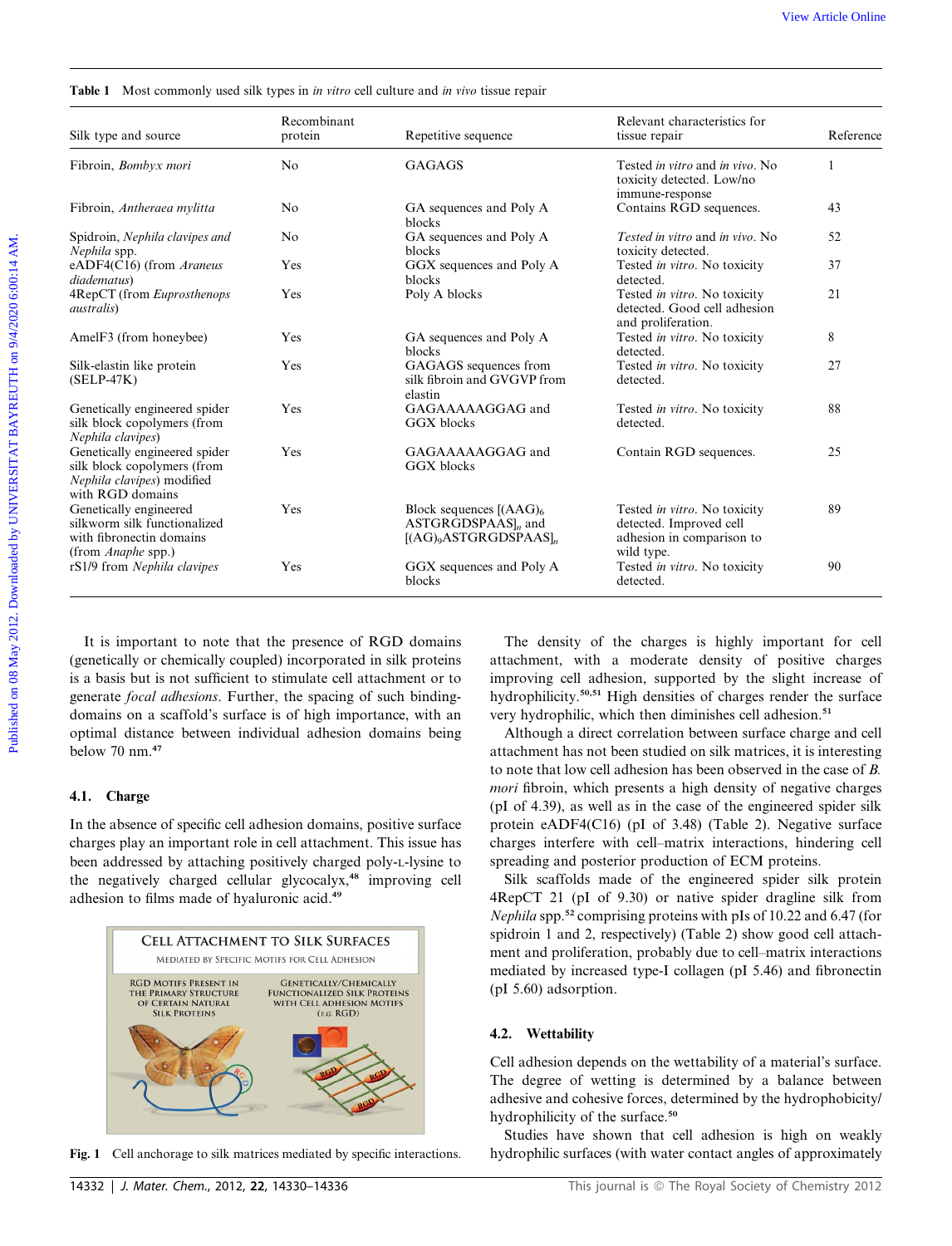

Fig. 2 Cell anchorage to silk matrices mediated by unspecific interactions.

60), due to an increased adsorption of ECM proteins.50,53,54 Otherwise, extremely hydrophilic or extremely hydrophobic surfaces are traditionally used to avoid cell adhesion.<sup>50,53,54</sup> Examples of surfaces with low/no cell adhesion are non-treated polystyrol cell culture plates (water contact angle of approximately 90) or commercially available highly hydrophilic hydrogels, where cell adhesion is less than 10% of that of traditional treated cell culture plates (*i.e*. Corning® ultra low attachment surfaces).

Therefore, tuning the surface wettability can modulate cell adhesion. This probability has been shown by using thermoresponsive materials (i.e. PIPAAm polymers) which switch their wettability with temperature, incrementing triggered hydrophobicity as the mechanism to induce cell detachment.<sup>55</sup>

In the case of silk films, traditionally reported values of water contact angles (i.e. films made of eADF4(C16) and/or B. mori) can be found between  $50^{\circ}$  and  $70^{\circ}$  depending on the film's posttreatment.<sup>37,39,56</sup> In the case of films made of *B. mori* silk fibroin, wettability can vary with the processing temperature, where films cast at 50  $\degree$ C present lower contact angles (higher wettability) than those cast at 20 °C or 70 °C.<sup>56</sup> One example of tuning the wettability of silk surfaces was the use of mica or sacrificial colloidal crystal substrates to cast B. mori silk films on, obtaining films with different contact angles (less than  $40^{\circ}$  or more than  $100^{\circ}$ , respectively).<sup>57</sup> Moreover, according to Sofia *et al. B. mori* films cast from aqueous solutions exhibited water contact angles of  $55^{\circ} \pm 2^{\circ}$ , while those cast from hexafluoroisopropanol (HFIP) showed water contact angles of  $67^{\circ} \pm 2^{\circ}$ .<sup>39</sup>

The wettability of silk surfaces can be further modulated by functionalizing the scaffold's surface with polar/non-polar groups,<sup>53</sup> i.e. by plasma treatment of silk scaffolds with either  $O_2$ or CH4. <sup>58</sup> After plasma treatment, a significant increase of adhesion and spreading of keratinocytes was observed with respect to the control (without plasma treatment). Interestingly, cell adhesion to scaffolds treated with  $O_2$ -plasma was notably better than to CH<sub>4</sub>-plasma-treated ones. However, the influence of surface wettability on cell adhesion seems to be a celldepending phenomenon, since growth of human fibroblasts cultured on untreated,  $CH_4$ -plasma-treated or  $O_2$ -plasma-treated matrices was nearly indistinguishable.<sup>58</sup>

#### 4.3. Topology

A scaffold's surface topography has a strong influence on cellular morphology, polarity and cytoskeleton reorganization.<sup>59</sup>

Since cells typically adhere weakly to silk surfaces, their topography could play a role in cell adhesion.<sup>37</sup> When pig iliac endothelial cells were cultured on films or nano-fibrous scaffolds made of B. mori fibroin, cells adhered approximately 40% better to fibrous matrices.<sup>60</sup> According to our results, protrusion of cellular phylopodia/lamellipodia in electrospun fibres could be responsible for the improvement of cell adhesion and posterior proliferation on silk fibre meshes compared to that on flat surfaces (films).<sup>37</sup> Furthermore, cells cultured on electrospun meshes with different fibre diameters (between 150 and 680 nm) showed increased proliferation rates (decreasing of doubling time) with increasing fibre diameters. This finding is likely based on the fact that the organization of the cytoskeleton and the spacing between the electrospun fibres is strictly related.<sup>37</sup> **Published on 1972.** The anti-control of the control of the state of the state of the state of the state of the state of the state of the state of the state of the state of the state of the state of the state of the state

The surface roughness of silk scaffolds has no clear effect on adhesion and/or posterior proliferation. When cells were cultured on RGD functionalized silk films (B. mori) with different roughness, cell orientation and alignment were influenced, but not cell adhesion or proliferation.<sup>14,61</sup> Similarly, primary human dermal fibroblast cultured on films or electrospun meshes made of the positively charged 4RepCT proteins showed only minor differences in terms of adhesion and proliferation.<sup>21</sup> In both cases, surface charge had a much higher impact on interactions with cells than the scaffold topography.

#### 5. Surface properties of silk scaffolds in context with immune-reactivity

An intriguing property of silks is the low level of immuneresponse upon scaffold engraftment.4,62 Although fibroins and/or spidroins are typically acknowledged as non-immune reactive, one publication indicates the presence of antibodies against the terminal domains of spider silk proteins.<sup>63</sup> Most of the in vivo research performed with silk engraftments shows a weak inflammatory response.<sup>64</sup> However, mostly inflammatory responses have been connected to sericin proteins, which reflect

Table 2 pI and number of charged amino acids (source: Expasy.org)

| Protein                            | Number of<br>positively<br>charged amino<br>acids | Number of<br>negatively<br>charged amino<br>acids | pI    |
|------------------------------------|---------------------------------------------------|---------------------------------------------------|-------|
| Fibroin heavy chain                | 26                                                | 55                                                | 4.39  |
| <i>(Bombyx mori)</i>               |                                                   |                                                   |       |
| Fibroin light chain                | 15                                                | 22                                                | 5.06  |
| <i>(Bombyx mori)</i>               |                                                   |                                                   |       |
| Fibroin (Antheraea mylitta)        | 26                                                | 41                                                | 5.05  |
| ADF4 (Araneus diadematus)          | $\overline{2}$                                    | 6                                                 | 4.14  |
| ADF3 (Araneus diadematus)          | $\overline{4}$                                    | $\overline{2}$                                    | 8.51  |
| ADF2 (Araneus diadematus)          | $\overline{3}$                                    | 3                                                 | 6.74  |
| ADF1 (Araneus diadematus)          | $\overline{7}$                                    | 6                                                 | 8.07  |
| Spidroin 1 (Nephila clavipes)      | 20                                                | 4                                                 | 10.22 |
| Spidroin 2 (Nephila clavipes)      | 4                                                 | 4                                                 | 6.47  |
| Recombinant spider silk            | 1                                                 | 16                                                | 3.48  |
| eADF4 $(C16)$                      |                                                   |                                                   |       |
| Recombinant spider silk            | 5                                                 | $\overline{2}$                                    | 9.30  |
| 4RepCT                             |                                                   |                                                   |       |
| Fibronectin (human)                | 203                                               | 253                                               | 5.46  |
| Collagen type I alpha 1<br>(human) | 128                                               | 141                                               | 5.60  |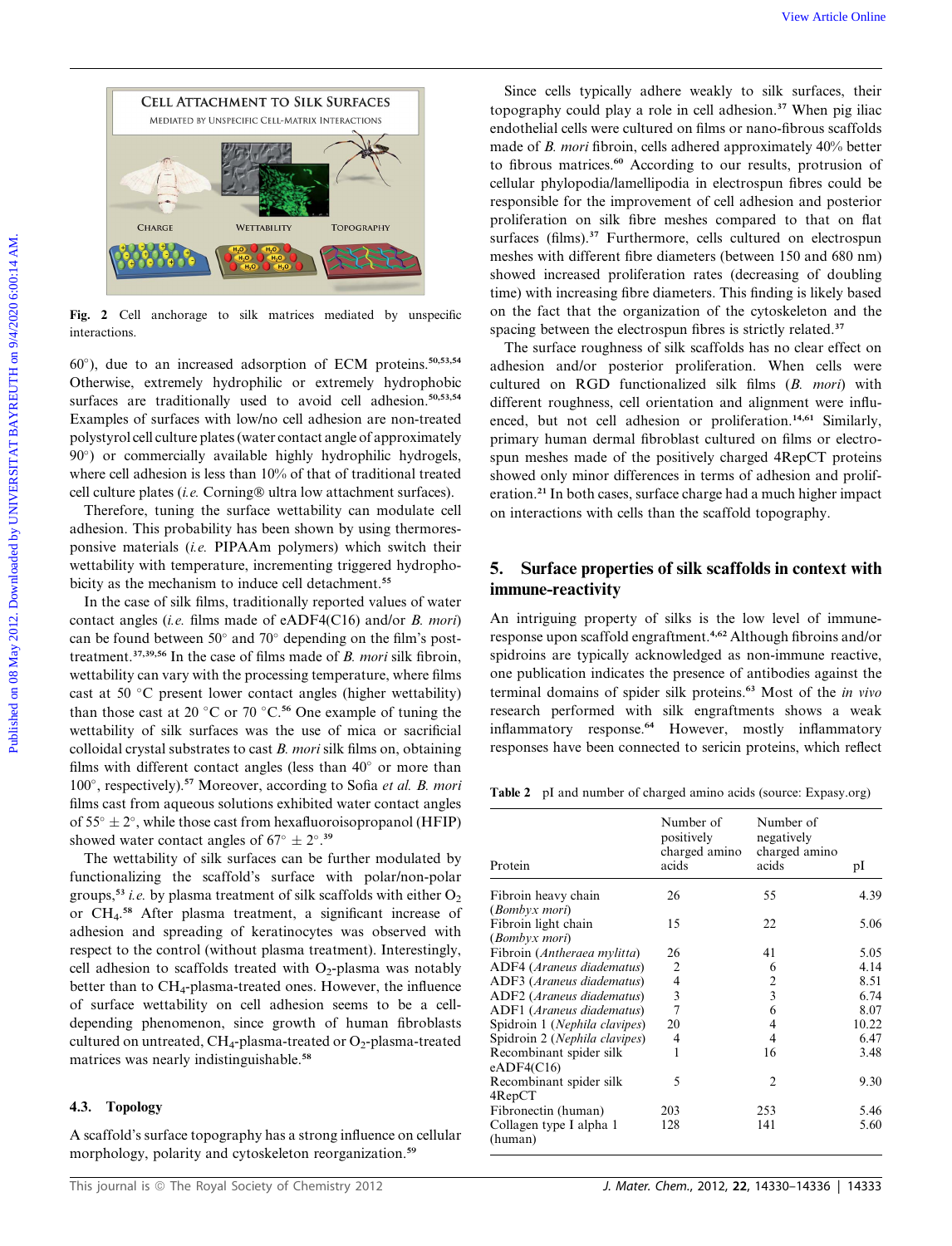the glue between fibroin-fibres of a silk cocoon, and therefore, their use in silk scaffolds has to be avoided.<sup>65</sup> The reported immune activity after engraftment of scaffolds made of regenerated silk fibroin<sup>64,66</sup> could also be related to scaffold toxicity<sup>67</sup> based on solvent remnants in the material's matrix from the treatment and/or post-treatment of the silk scaffolds.<sup>64,66</sup> The remaining solvent induced a higher expression of TNF- $\alpha$ , INF- $\gamma$ , IL-6, IL-4, and IL-13 after an in vivo implantation of fibroin particles made of B. mori fibroin prepared in HFIP compared to those prepared in an aqueous solution.<sup>64</sup>

One likely explanation for the high immune-compatibility of silk scaffolds is the low macrophage adhesion and spreading on silk films made of B. mori fibroin and the adsorption of certain proteins involved in the activation of the immune-response  $(i.e.$ C3 complement, among others).<sup>68</sup>

#### 6. Toxicity

Besides the weak immune-response, a remarkable characteristic of silks is the complete absence of or at highest only low toxicity. Although differences in terms of scaffold integration *(i.e.*) vascularization, degradation grafts) have been attributed to the contact with organic solvents during post-treatment,<sup>66</sup> most literature reports the absence of toxicity of silk proteins or silk scaffolds (Table 1). In this context it should be mentioned that the potential for cross-seeding of amyloidogenic peptides with silk structures might exist, since amyloid peptides have been shown to be cross-seeded from *B. mori* silk fibroin followed by moderate amyloid accumulation in tissues in vivo.<sup>69</sup>

#### 7. Mechanical properties of silk scaffolds used in biomedicine

Mediated by active focal adhesions, surface elasticity is sensed by attached cells in a process known as mechanotransduction.<sup>70</sup>

As commented previously, integrins are constituted by two associated glycoproteins ( $\alpha$  and  $\beta$  subunits), which exhibit an intracellular and an extracellular domain. In case of activated focal adhesions, the intracellular part of the  $\beta$ -subunit binds to actin microfilaments (i.e. via the G-protein talin), allowing the transduction of the external mechanical stimuli into intracellular responses.32,71 Cells dynamically and constantly sense and tune the matrix surface elasticity, regulating their activity, as well as the properties of the surrounding ECM, such as stiffness and pore size distribution, by modifying the synthesis of de novo ECM proteins, regulating ECM protein degradation, and/or initiating their crosslinking. $32,70,71$ 

Clearly, cells can recognize mechanical properties of a material's surface, which influences their metabolic activity, proliferation, migration, or differentiation.<sup>32,34,70</sup> Regarding the mechanical properties of biomaterials used in tissue engineering it is therefore necessary to generate matrices with similar mechanical properties as found in tissues or organs. Gilbert et al.<sup>72</sup> showed that stem cells pre-cultured on a 2D hydrogel surface with similar rigidity as the engrafted tissue (stiffness of around 10 kPa, measured as Young's modulus), presented a much better in vivo engrafting than those cultured on treated cell culture plates (stiffness of approximately 3 GPa), which exhibited no posterior in vivo expansion and differentiation.

Mismatched mechanical properties can potentially activate unwanted biological responses, like those associated with a pathology or disease, i.e. in the case of a healthy liver which exhibits a stiffness between 1 and 5 kPa, a fibrotic response (i.e. triggered by hepatitis) can be activated, incrementing values of stiffness up to approximately 70 kPa (fibrotic liver).<sup>73,74</sup>

In natural silk fibres, surface stiffness is in the regime of GPa.<sup>75</sup> Since most tissues and organs from vertebrates exhibit values of stiffness less than 200 kPa,<sup>4</sup> the use of natural silk fibres as scaffolds for tissue engineering is inadequate from a mechanical point of view.

In order to tune the mechanical properties of silk scaffolds, blends with elastic proteins of the extracellular matrix are an appropriate tool. Films made of blends of B. mori fibroin and tropoelastin showed an increased biocompatibility and cell adhesion in comparison to plain  $B$ . mori silk films.<sup>28</sup> However, only films made of 90% tropoelastin and 10% silk fibroin showed clearly different mechanical properties in contrast to films made of  $100\%$  silk.<sup>28</sup> In the case of blends of elastin and silk fibroin (B. mori), a clear diminution of the stiffness was observed already when using a 50/50 blend (with the Young's modulus changing from approximately 25 MPa to 5 MPa).<sup>76</sup> We have the state throm of the state of a sell-vectors, and therefore, Montached medianted properties on polesinally activite the respected on the state of the state of the state of the state of the state of the state of

For replacing soft tissue the best option might be silk hydrogels.20,77 Gels made of the recombinant spider silk eADF4(C16) exhibited Young's moduli between 1 kPa and 20 kPa,<sup>77</sup> mimicking mechanical properties of very soft tissues, such as liver tissue  $(1.5-5.0 \text{ kPa})^{78}$  or the nucleus pulposus in intervertebral discs (5.8 kPa).<sup>79</sup>

However, when human mesenchymal stem cells were entrapped in silk hydrogels (i.e. made of B. mori fibroin) they exhibited only a short phase of proliferation followed by a decay stage,<sup>20</sup> which could be due to solid stress<sup>80</sup> and/or pore coarsening at the cell–hydrogel interface as a consequence of cell proliferation.73,81

#### 8. Biodegradation of silk scaffolds

With the exception of permanent prosthesis, biodegradation of artificial matrices used in tissue engineering is a requisite. Scaffold degradation allows the replacement of the biomaterial residues by de novo synthesized extracellular matrix proteins and the morphogenesis of new tissue required for proper wound healing.<sup>82</sup>

Biodegradation of artificial scaffolds is mediated by cell– matrix interactions (i.e. cell-secreted and/or membrane-associated proteases).83,84 Most of the proteases in tissue repair are endopeptidases from the family of metalloproteinases (MMPs) which are characterized by the involvement of  $\text{Zn}^{2+}$  or  $\text{Ca}^{2+}$  ions in their active site. MMPs are naturally responsible for degradation, synthesis and activation of ECM proteins.<sup>83-85</sup>

Concerning degradation of silk scaffolds by MMPs, not much is known. Studies on the biodegradation of silk scaffolds *(i.e.*) made of *B. mori* silk fibroin) often used "model proteases" such as protease XIV (from Streptomyces griseus), Collagenase IA (from Clostridium histolyticum), protease mycolysin/pronase (from  $Mycolysin$  streptomyces), trypsin, and  $\alpha$ -chymotrypsin, which however, do not represent the proteases of the in vivo micromilieu during wound healing.

With respect to in vivo biodegradation of silk scaffolds (made of B. mori fibroin), experiments show the partial degradation of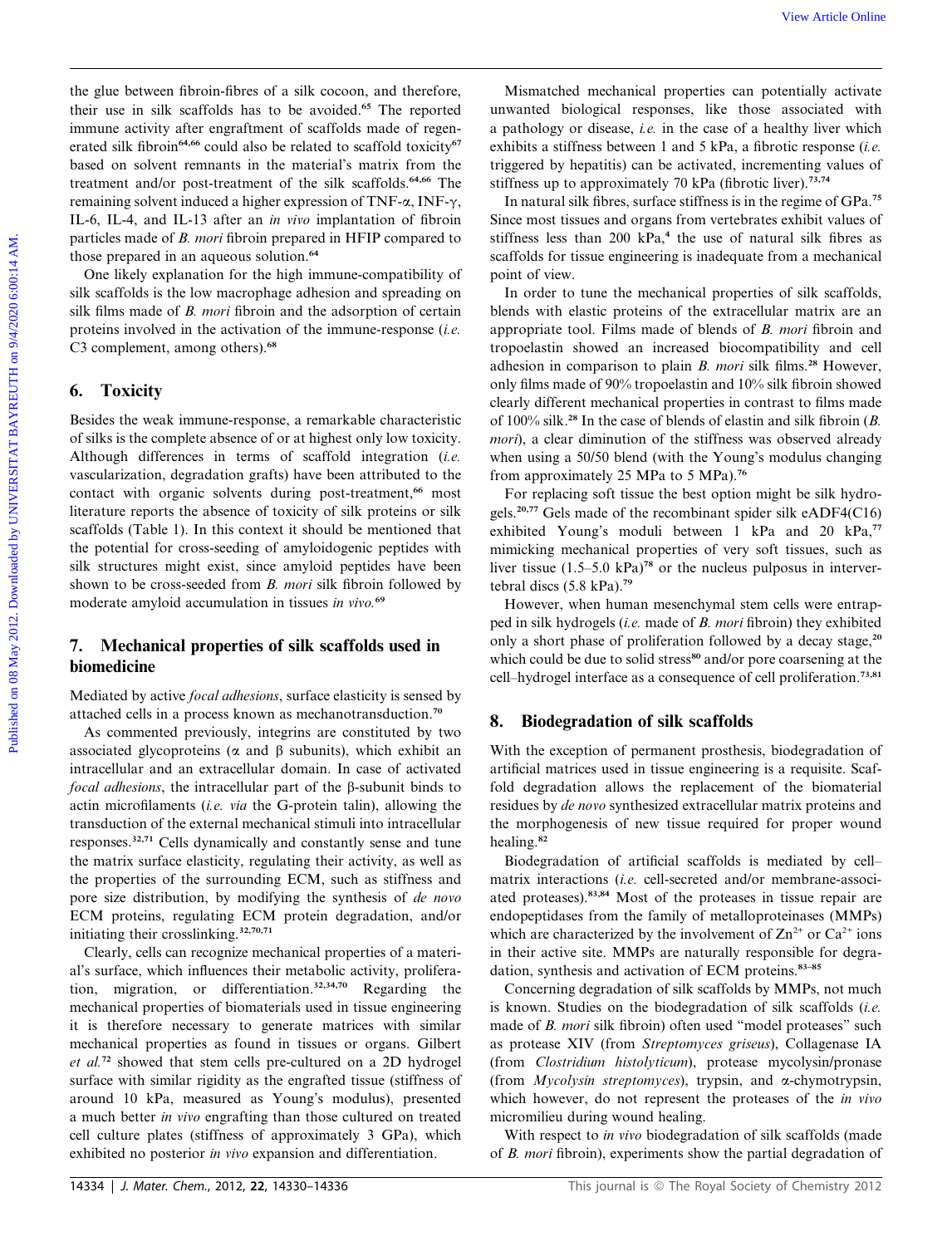fibroin particles (intramuscularly implanted) in a timeframe of 6 months to one year, indicating that silk fibroins (when processed into a solid structure) are very slowly degraded in vivo.<sup>64</sup> The high crystallinity of the silk protein structure in scaffolds could be one reason for restricting the interactions between MMP active sites and the protein backbone. Since cell attachment to silk scaffolds is typically low, and since the activity and secretion of MMPs is mediated by the presence of active *focal adhesions*,<sup>86</sup> this represents another reason for the slow biodegradation of silk matrices.

#### 9. Outlook: replacing the extracellular matrix by silk materials

The extracellular matrix (ECM) is a complex network of proteins and polysaccharides surrounding cells in tissues. The ECM defines the extracellular micro-architecture in terms of adhesion, maintains the tensile strength, facilitates cell migration, guides tissue morphogenesis and repair, regulates activity of secreted proteins, and is involved in cell–cell communication acting as a quasi co-receptor.

In tissue engineering approaches, scaffolds made of biocompatible polymers should replace the function of the ECM.35,87 In order to mimic distinct properties of the natural ECM, scaffolds made of silk proteins (natural, regenerated and/or recombinantly produced) have been extensively studied. Surface properties of silk scaffolds are likely responsible for their low immune-reactivity. However, the absence of specific domains for cell attachment, as well as the presence of negatively charged amino acid residues in some silk proteins could be counterproductive for the design of novel scaffolds useful for biomedical applications. We were controlled to produce the methods of the methods of the methods of the methods of the methods of the methods of the methods of the methods of the methods of the methods of the methods of the methods of the methods

In order to avoid complications such as contaminants, chemically and genetically modified silks gain more and more impact in biomaterials research. In the context of good mechanical properties and slow biodegradation, the genetic modification of silk proteins seems to be an excellent way to achieve functional similarities to compounds of the natural ECM.

#### Acknowledgements

We acknowledge the financial support provided by the U.S. Army Research Office (grant number W911NF-0810284).

#### References

- 1 S. Gomes, I. Leonor, J. Mano, R. Reis and D. Kaplan, Prog. Polym. Sci., 2012, 37, 1.
- 2 P. Gentile, V. Chiono, C. Tonda-Turo, A. Ferreira and G. Ciardelli, Biotechnol. J., 2011, 6, 1187.
- 3 B. Ratner, A. Hoffman, F. Schoen and J. Lemons, Biomaterials Science: An Introduction to Materials in Medicine, Academic Press, London, 2004.
- 4 A. Leal-Egaña and T. Scheibel, Biotechnol. Appl. Biochem., 2010, 55, 155.
- 5 N. Reddy, H. Xu and Y. Yang, Biotechnol. Bioeng., 2011, 108, 1726.
- 6 S. Weisman, H. E. Trueman, S. T. Mudie, J. S. Church, T. D. Sutherland and V. S. Haritos, Biomacromolecules, 2008, 9, 3065.
- 7 M. Tsukada, M. M. Khan, E. Inoue, G. Kimura, J. Y. Hun, M. Mishima and K. Hirabayashi, Int. J. Biol. Macromol., 2010, 1, 54.
- 8 C. Wittmer, P. Gauthier, S. Weisman, D. Kaplan and T. D. Sutherland, Acta Biomater., 2011, 7, 3789.
- 9 O. Kiliani, Ann. Surg., 1901, 33, 13.
- 10 J. Kuhbier, K. Reimers, C. Kasper, C. Allmeling, A. Hillmer, B. Menger, P. Vogt and C. Radtke, J. Biomed. Mater. Res., Part B, 2011, 2, 381.
- 11 C. Allmeling, A. Jokuszies, K. Reimers, S. Kall, C. Choi, G. Brandes, C. Kasper, T. Scheper, M. Guggenheim and P. Vogt, Cell Proliferation, 2008, 41, 408.
- 12 C. Radtke, C. Allmeling, K. Waldmann, K. Reimers, K. Thies, H. Schenk, A. Hillmer, M. Guggenheim, G. Brandes and P. Vogt, PLoS One, 2011, 6, e16990.
- 13 L. Bai, D. Wu, J. Xu, H. Liu, M. Xie, G. Guan, Z. Sun and X. Tan, J. Mater. Sci.: Mater. Med., 2011, 22, 927.
- 14 B. Lawrence, J. Marchant, M. Pindrus, F. Omenetto and D. Kaplan, Biomaterials, 2009, 30, 1299.
- 15 S. Siri and S. Maensirib, Int. J. Biol. Macromol., 2010, 46, 529.
- 16 A. Meinel, K. Kubow, E. Klotzsch, M. Garcia-Fuentes, M. Smith, V. Vogel, H. Merkle and L. Meinel, Biomaterials, 2009, 30, 3058.
- 17 M. Kawakami, N. Tomita, Y. Shimada, K. Yamamoto, Y. Tamada, N. Kachi and T. Suguro, Bio-Med. Mater. Eng., 2011, 21, 53.
- 18 H. Fan, H. Liu, E. Wong, S. Toh and J. Goh, Biomaterials, 2008, 29, 3324.
- 19 P. Chao, S. Yodmuang, X. Wang, L. Sun, D. Kaplan and G. Vunjak-Novakovic, J. Biomed. Mater. Res., Part B, 2010, 95, 84.
- 20 X. Wang, J. Kluge, G. Leisk and D. Kaplan, Biomaterials, 2008, 29, 1054.
- 21 M. Widhe, H. Bysell, S. Nystedt, I. Schenning, M. Malmsten, J. Johansson, A. Rising and M. Hedhammara, Biomaterials, 2010, 31, 9575.
- 22 C. Fredriksson, M. Hedhammar, R. Feinstein, K. Nordling, G. Kratz, J. Johansson, F. Huss and A. Rising, Materials, 2009, 2, 1908.
- 23 A. Lazaris, S. Arcidiacono, Y. Huang, J. H. Zhou, F. Duguay, N. Chretien, E. Welsh, J. Soares and C. Karatzas, Science, 2002, 295, 472.
- 24 C. Vendrely and T. Scheibel, Macromol. Biosci., 2007, 7, 401.
- 25 E. Bini, C. Foo, J. Huang, V. Karageorgiou, B. Kitchel and D. Kaplan, Biomacromolecules, 2006, 7, 3139.
- 26 W. Teng, J. Capello and X. Wu, J. Controlled Release, 2011, 156, 186. 27 W. Qui, Y. Huang, W. Teng, C. Cohn, J. Capello and X. Wu, Biomacromolecules, 2010, 11, 3219.
- 28 X. Hu, X. Wang, J. Rnjak, A. Weiss and D. Kaplan, Biomaterials, 2010, 31, 8121.
- 29 M. Yang, C. Tanaka, K. Yamauchi, K. Ohgo, M. Kurokawa and T. Asakura, J. Biomed. Mater. Res., Part A, 2008, 84, 353.
- 30 (a) M. Thullberg and S. Strömblad, Cell Cycle, 2008, 7, 984; (b) P. Reddig and R. Juliano, Cancer Metastasis Rev., 2005, 24, 425.
- 31 B. Alberts, A. Johnson, J. Lewis, M. Raff, K. Roberts and P. Walter, Molecular Biology of the Cell, Garland Science, New York, 2008.
- 32 B. Wehrle-Haller, Curr. Opin. Cell Biol., 2011, 24, 1.
- 33 P. Janmey, J. Winer, M. Murray and Q. Wen, Cell Motil. Cytoskeleton, 2009, 66, 597.
- 34 A. Engler, S. Sen, H. Sweeney and D. Discher, Cell, 2006, 126, 677.
- 35 B. Kim, I. Park, T. Hoshiba, H. Jiang, Y. Choi, T. Akaike and C. Cho, Prog. Polym. Sci., 2011, 36, 238.
- 36 (a) M. Crespin, N. Moreau, B. Masereel, O. Feron, B. Gallez, T. Vander Borght, C. Michiels and S. Lucas, J. Mater. Sci.: Mater. *Med.*, 2011, **22**, 671; (b) E. Thian, Z. Ahmad, J. Huang, M. Edirisinghe, S. Jayasinghe, D. Ireland, R. Brooks, N. Rushton and S. Best, Acta Biomater., 2010, 6, 750.
- 37 A. Leal-Egaña, G. Lang, C. Mauerer, J. Wickinghoff, M. Weber, S. Geimer and T. Scheibel, Adv. Eng. Mater., 2012, 14, B67.
- 38 S. Kumbar, S. Nukavarapu, R. James, L. Nair and C. Laurencin, Biomaterials, 2008, 29, 4100.
- 39 S. Sofia, M. B. McCarthy, G. Gronowicz and D. Kaplan, J. Biomed. Mater. Res., 2001, 54, 139.
- 40 Z. Gao, S. Wang, H. Zhu, C. Su, G. Xu and X. Lian, Mater. Sci. Eng., C, 2008, 28, 1227.
- 41 J. Kim, J. Choi, J. Jeong, E. Jang, A. Kim, S. Kim, H. Kweon, Y. Jo and J. Yeo, BMB Rep., 2009, 43, 52.
- 42 J. Salber, S. Gräter, M. Harwardt, M. Hofmann, D. Klee, J. Dujic, H. Jinghuan, J. Ding, S. Kippenberger, A. Bernd, J. Groll, J. Spatz and M. Müller, *Small*, 2007, 6, 1023.
- 43 C. Patra, S. Talukdar, T. Novoyatleva, S. Velagala, C. Mühlfeld, B. Kundu, S. Kundu and F. Engel, Biomaterials, 2012, 33, 2673.
- 44 S. Yanagisawa, Z. Zhu, I. Kobayashi, K. Uchino, Y. Tamada, T. Tamura and T. Tetsuo, Biomacromolecules, 2007, 8, 3487.
- 45 R. Horan, A. Collette, C. Lee, K. Antle, J. Chen and G. Altman, J. Biomech., 2006, 39, 2232.